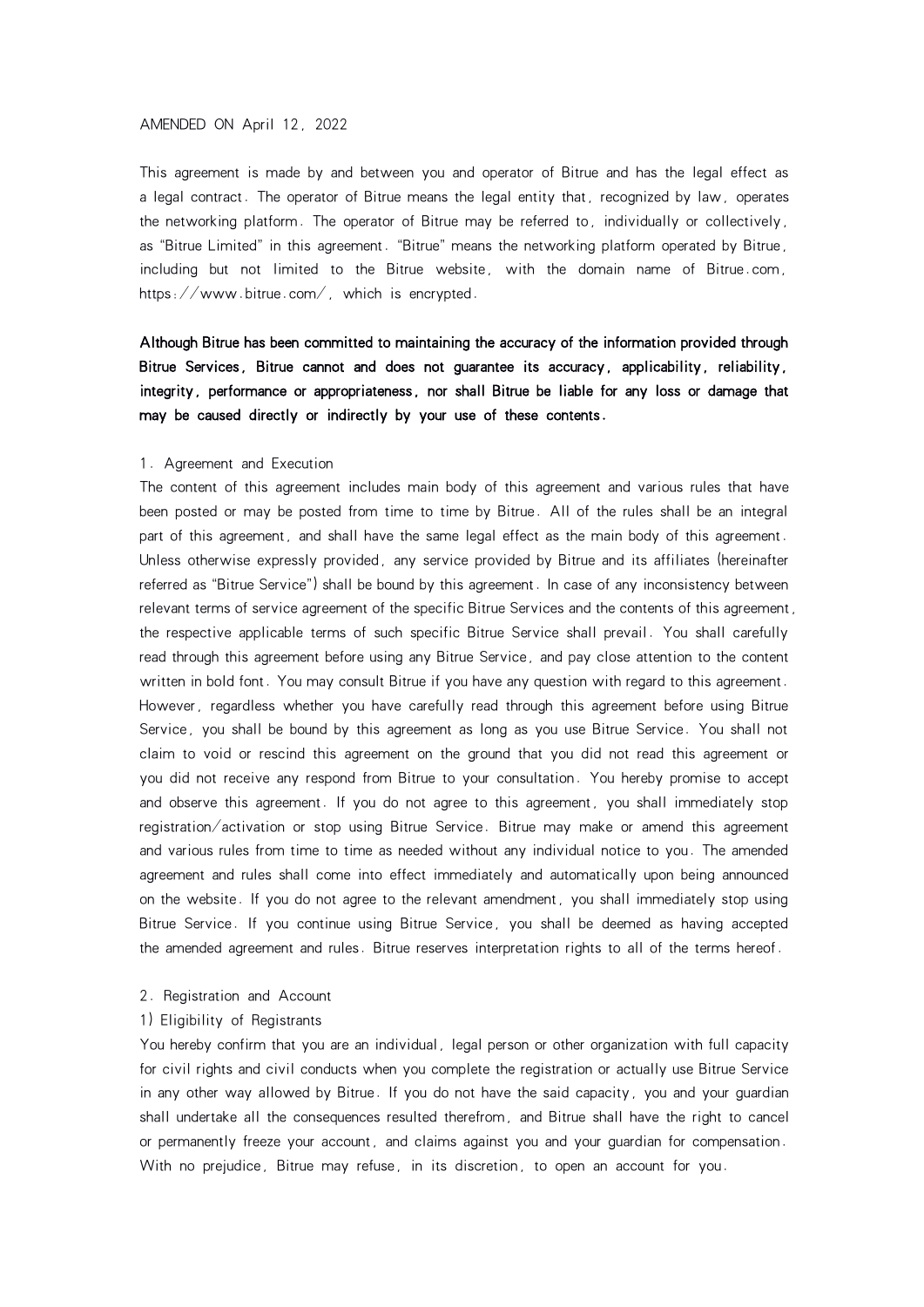#### 2) Registration and Account

You shall be bound by this agreement once you have filled in information, read and agreed to this agreement and completed the registration process following the instructions on the registration page or you have filled information, read and agreed to this agreement and completed the activation process following the instructions on the activation page, or upon your actual use of Bitrue Service in a way permitted by Bitrue. You may log in Bitrue by your email address or mobile number that you have provided or confirmed or any other means permitted by Bitrue. You must provide your real name, ID type, ID number and other information required by the laws and regulations. If any information you have provided during the registration is inaccurate, Bitrue will not take any responsibility and any loss, direct or indirect, and adverse consequence resulted therefrom will be borne by you. Bitrue accounts can only be used by the person whose name they are registered under. Bitrue reserves the right to suspend, freeze, or cancel accounts that are used by persons other than the persons whose names the accounts are registered under. Bitrue will also not take legal responsibility for these accounts. Considering the platform risks, maintenance expenses and other internal control reasons, Bitrue has the right to cancel or permanently freeze the registered accounts with no transaction for a certain period.

# 3. User's Information

During the registration or activation, you shall accurately provide and timely update your information by following the instructions on the relevant page according to the laws and regulations in order to make it truthful, timely, complete and accurate. If there is any reasonable doubt that any information provided by you is wrong, untruthful, outdated or incomplete, Bitrue shall have the right to send you a notice to make enquiry and demand corrections, remove relevant information directly and, as the case may be, terminate all or part of Bitrue Service to you. Bitrue will not take any responsibility and any loss, direct or indirect, and adverse consequence resulted therefrom will be borne by you. You shall accurately fill in and timely update your email address, telephone number, contact address, postal code and other contact information so that Bitrue or any other user will be able to effectively contact you. You shall be solely and fully responsible for any loss or extra expenses incurred during the use of Bitrue Service by you if you cannot be contacted through these contact information. You hereby acknowledge and agree that you have the obligation to keep your contact information effective and to take actions as required by Bitrue if there is any change or update.

# 4. Account Security

You shall be solely responsible for the safekeeping of your Bitrue account and password on your own, and you shall be responsible for all activities under your log-in email, Bitrue account and password (including but not limited to information disclosure, information posting, consent to or submission of various rules and agreements by clicking on the website, online renewal of agreement or online purchase of services, etc.). You hereby agree that: a) you will notify Bitrue immediately if you are aware of any unauthorized use of your Bitrue account and password by any person or any other violations to the security rules; b) you will strictly observe the security, authentication, dealing, charging, withdrawal mechanism or procedures of the website/service; and c) you will log out the website by taking proper steps at the end of every visit. Bitrue shall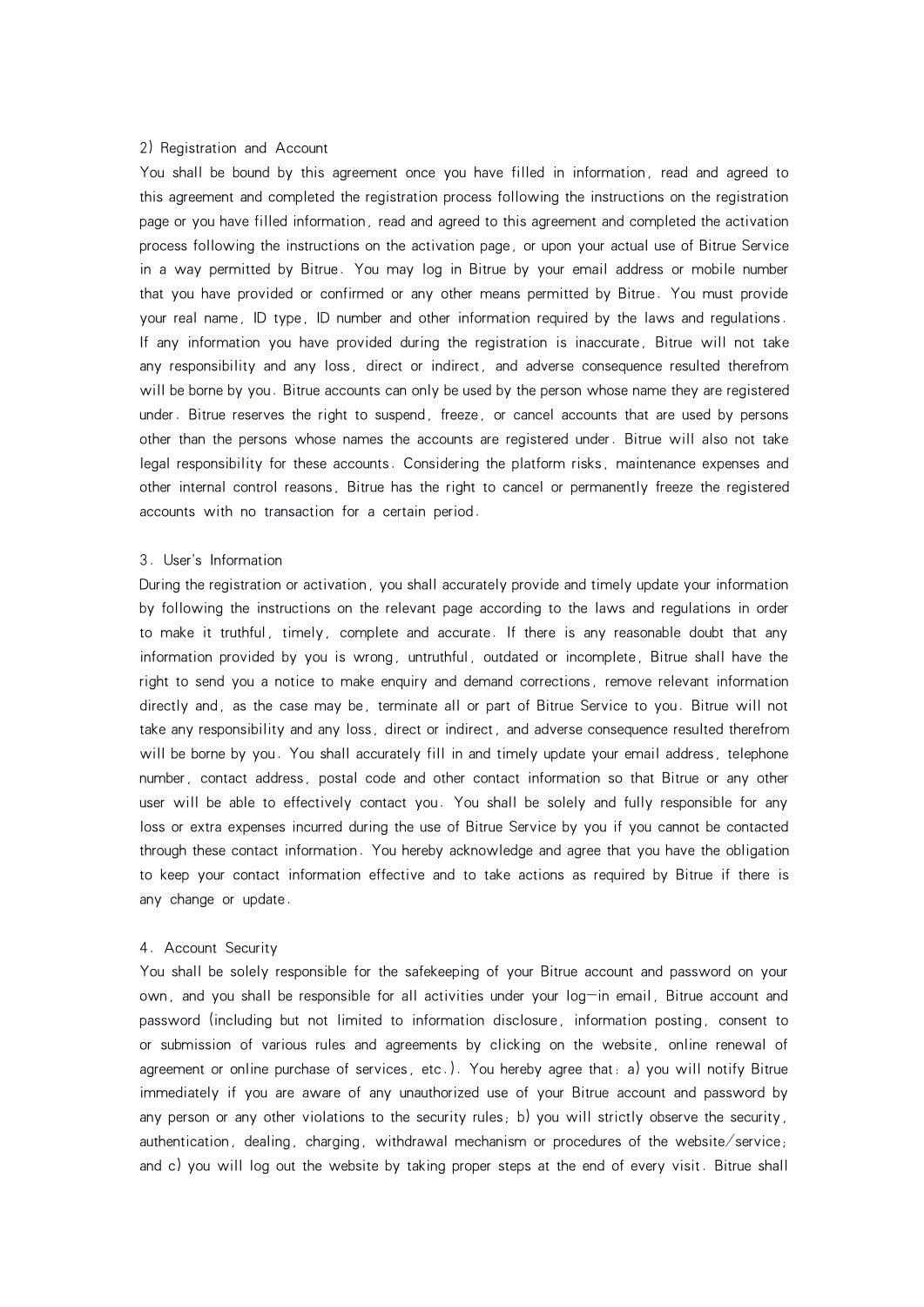not and will not be responsible for any loss caused by your failure to comply with this provision. You understand that Bitrue needs reasonable time to take actions upon your request, and Bitrue will not undertake any responsibility for the consequences (including but not limited to any of your loss) that have occurred prior to such actions.

# 5. Bitrue Service

Through Bitrue Service and other services provided by Bitrue and its affiliates, members may post deal information, access to the pricing and dealing information of a deal and carry out the deal, participate in activities organized by Bitrue and enjoy other information services and technical services. If you have any dispute with other members arising from any transaction on Bitrue, once such dispute is submitted by one or both of you and the other member to Bitrue for dispute resolution, Bitrue shall have the right to make decision at its sole discretion. You hereby acknowledge and accept the discretion and decision of Bitrue. You acknowledge and agree that, Bitrue may, on requests from governmental authorities (including judicial and administrative departments), provide user information provided by you to Bitrue, transaction records and any other necessary information. If you allegedly infringe upon any other's intellectual rights or other legitimate interests, Bitrue may provide the necessary ID information of you to the interest holder if Bitrue preliminarily decides that the infringement exists. All the applicable taxes and all the expenses in relation to hardware, software, service and etc. arising during your use of the Bitrue Service shall be solely borne by you. By using this service you accept that all trade executions are final and irreversible. By using this service you accept that Bitrue reserves the right to liquidate any trades at any time regardless of the profit or loss position.

## 6. Prohibition of Use

By accessing and using Bitrue services, you represent and warrant that you have not been included in any trade embargoes or economic sanctions list. Bitrue reserves the right to choose markets and jurisdictions to conduct business and offer services, and may restrict to refuse, in its discretion, the provision of Bitrue services in certain countries or regions. Bitrue does not offer services in certain countries or regions restricted by U.S. Department of Treasury's Office of Foreign Assets Control ("OFAC"). The users from OFAC sactioned countries or regions are forbidden to use Bitrue services, Iran, North Korea Sanctions, Ukraine, Russia, Cuba, Syria, etc.

# 7. User's Guide of Bitrue Service

You hereby promise to observe the following covenants during your use of Bitrue Service on Bitrue: All the activities that you carry out during the use of Bitrue Service will be in compliance with the requirements of laws, regulations, regulatory documents and various rules of Bitrue, will not be in violation of public interests, public ethnics or other's legitimate interests, will not constitute evasion of payable taxes or fees and will not violate this agreement or relevant rules. If you violate the foregoing promises and thereby cause any legal consequence, you shall independently undertake all of the legal liabilities in your own name and hold Bitrue harmless from any loss resulted from such violation. During any transaction with other members, you will be in good faith, will not take any acts of unfair competition, will not disturb the normal order of online transactions, and will not engage in any acts unrelated to online transactions. You will not use any data on Bitrue for commercial purposes, including but not limited to using any data displayed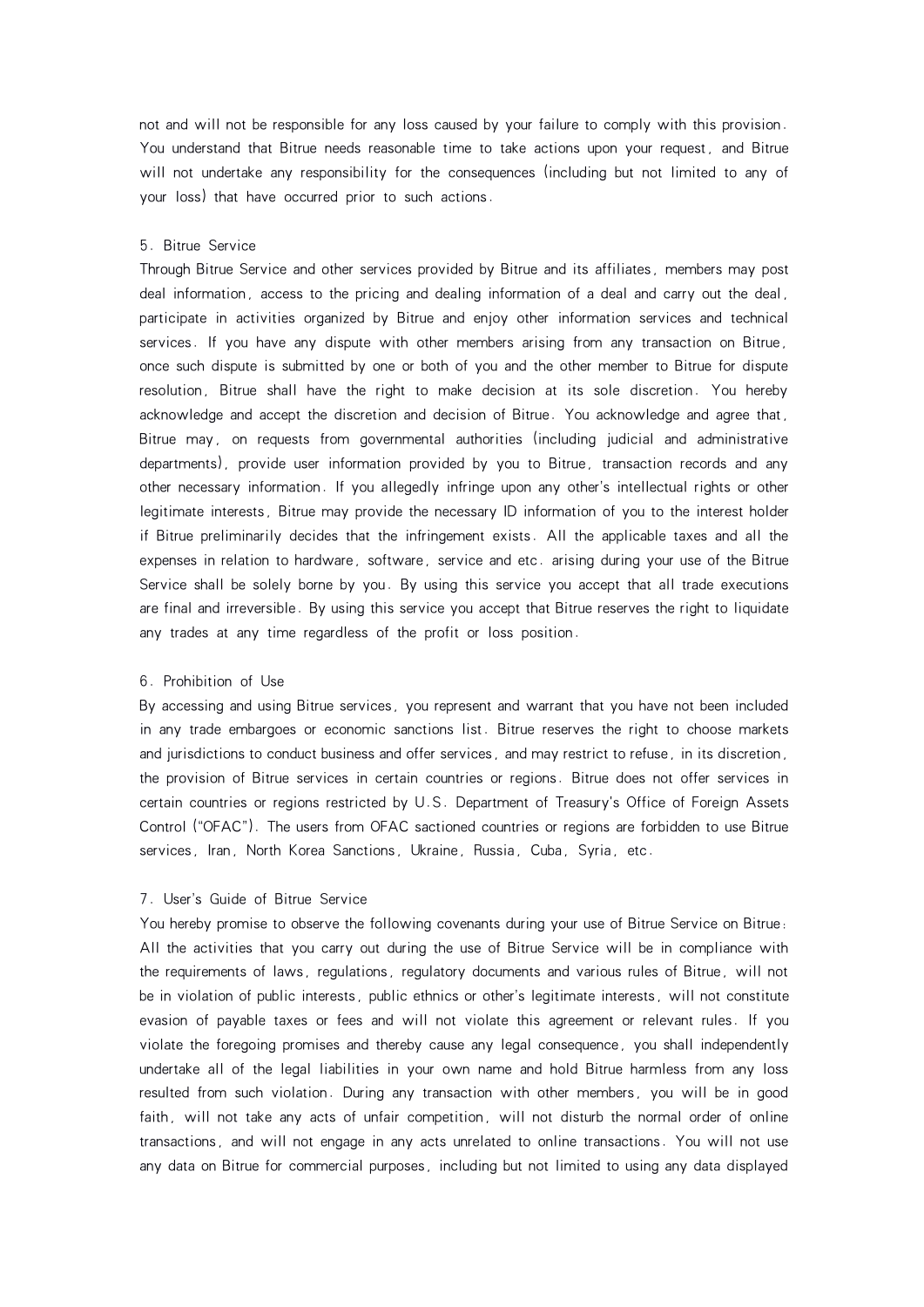on Bitrue through copy, dissemination or any other means without prior written consent of Bitrue. You will not use any device, software or subroutine to intervene or attempt to intervene the normal operation of Bitrue or any ongoing transaction or activities on Bitrue. You will not adopt any action that will induce unreasonable size of data loading on the network equipments of Bitrue. You will not engage in n-degree arbitrage trading to exploit the inefficiencies of the market, or any involved inmarket manipulation (such as pump and dump schemes, wash trading, self-trading, front running, quote stuffing, and spoofing or layering, regardless of whether prohibited by law). You acknowledge and agree: Bitrue shall have the right to unilaterally determine whether you have violated any of the covenants above and, according to such unilateral determination, apply relevant rules and take actions thereunder or terminate services to you, without your consent or prior notice to you. As required to maintain the order and security of transactions on Bitrue, Bitrue shall have the right to close relevant orders and take other actions in case of any malicious sale or purchase or any other events disturbing the normal order of transaction of the market. If your violation or infringement has been held by any effective legal documents issued by judicial or administrative authorities, or Bitrue determines at its sole discretion that it is likely that you have violated the terms of this agreement or the rules or the laws and regulations, Bitrue shall have the right to publish on Bitrue such alleged violations and the actions that having been taken against you by Bitrue. As to any information you may have published on Bitrue that allegedly violates or infringes upon the law, other's legitimate interests or this agreement or the rules, Bitrue shall have the right to delete such information without any notice to you and impose punishments according to the rules. As to any act you may have carried out on Bitrue, including those you have not carried out on Bitrue but have had impacts on Bitrue and its users, Bitrue shall have the right to unilaterally determine its nature and whether it constitutes violation of this agreement or any rules, and impose punishments accordingly. You shall keep all the evidence related to your acts on your own and shall undertake all the adverse consequences resulted from your failure to discharge your burden of proof. Bitrue reserves the right to freeze user's account provided any violation to the User's Guide stipulated herein. If your alleged violation to your promises causes any losses to any third party, you shall solely undertake all the legal liabilities in your own name and hold Bitrue harmless from any loss or extra expenses. If, due to any alleged violation by you to the laws or this agreement, thus Bitrue incurs any losses, or is claimed by any third party for compensation or suffers any punishment imposed by any administrative authorities, you shall indemnify Bitrue against any losses and expense caused thereby, including reasonable attorney's fee.

#### 8. Scope and Limitation of Liability

Bitrue will provide Bitrue Service at an "as is" and "commercially available" condition. Bitrue disclaims any express or implied warranty with regards to Bitrue Service, however, including but not limited to applicability, free from error or omission, continuity, accuracy, reliability or fitness for a particular purpose. Meanwhile, Bitrue disclaims any promise or warranty with regards to the effectiveness, accuracy, correctness, reliability, quality, stability, completeness and timeliness of the technology and information involved by Bitrue Service. You are fully aware that the information on Bitrue is published by users on their own and may contain risks and defects. Bitrue serves merely as a venue of transactions. Bitrue serves merely as a venue where you acquire coin related information, search for counterparties of transactions and negotiate and conduct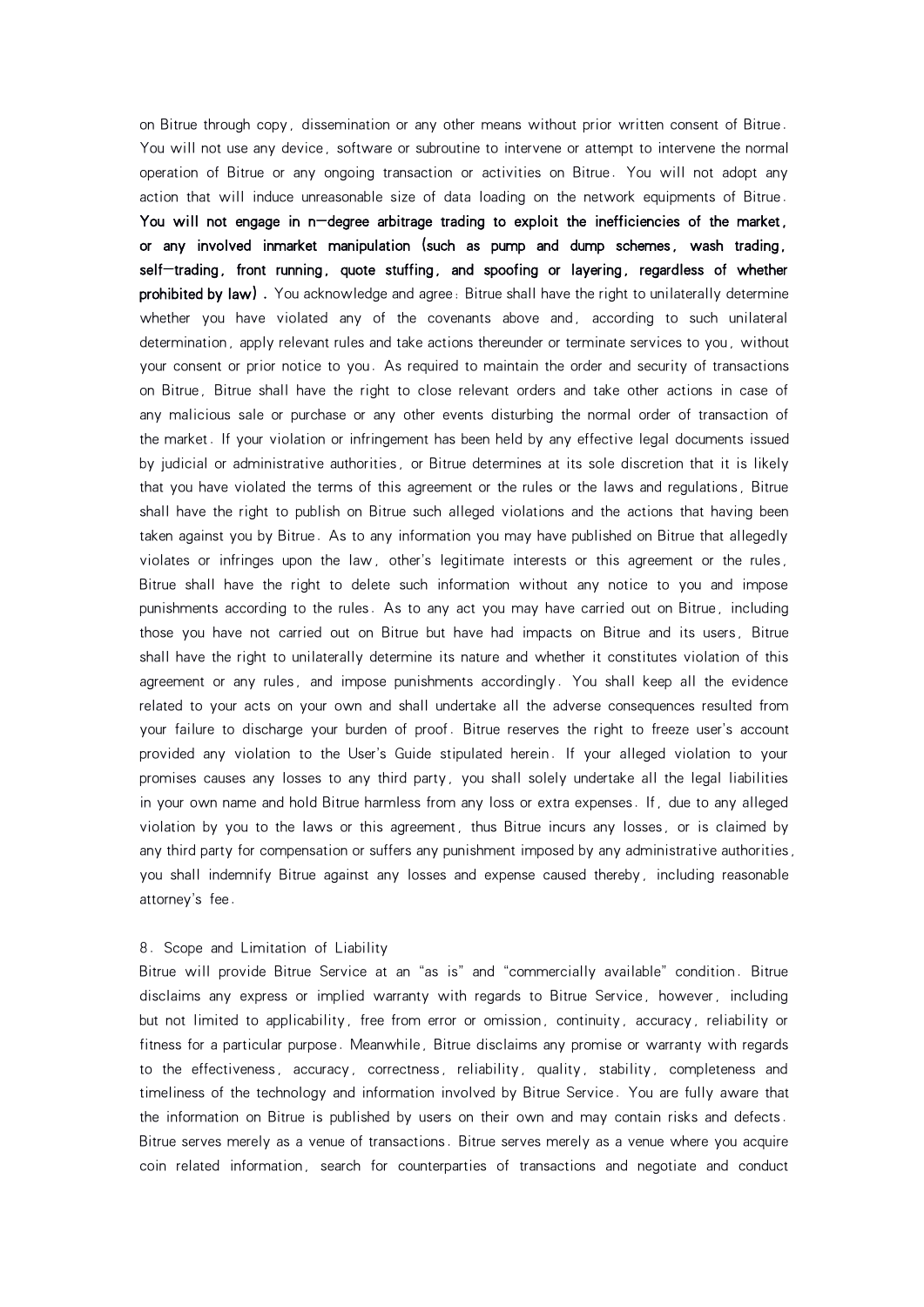transactions, but Bitrue cannot control the quality, security or legality of the coin involved in any transaction, truthfulness or accuracy of the transaction information, or capacity of the parties to any transaction to perform its obligations under the transaction documents. You shall cautiously make judgment on your own on the truthfulness, legality and effectiveness of the coin and information in question, and undertake any liabilities and losses that may be caused thereby. Unless expressly required by laws and regulations or any of the following circumstances occurs, Bitrue shall not have any duty to conduct preliminary review on information data, transaction activity and any other transaction related issues of all users: Bitrue has reasonable cause to suspect that a particular member and aparticular transaction may materially violate the law or agreement. Bitrue has reasonable cause to suspect that the activities conducted on Bitrue by a member may be illegal or improper. You acknowledge and agree, Bitrue shall not be liable for any of your losses caused by any of the following events, including but not limited to losses of profits, goodwill, usage or data or any other intangible losses (regardless whether Bitrue has been advised of the possibility of such losses): use or failure to use Bitrue Service, unauthorized use of your account or unauthorized alternation of your data by any third parties, expenses and losses incurred from purchase or acquisition of any data or information or engagement in transaction through Bitrue Service, or any alternatives of the same. your misunderstanding on Bitrue Service. any other losses related to Bitrue Service which are not attributable to Bitrue. In no event shall Bitrue be liable for any failure or delay of service resulted from regular equipment maintenance of the information network, connection error of information network, error of computers, communication or other systems, power failure, strike, labor disputes, riots, revolutions, chaos, insufficiency of production or materials, fire, flood, tornado, blast, war, governmental acts or judicial orders. You agree to indemnify and hold harmless Bitrue, its contractors, and its licensors, and their respective directors, officers, employees and agents from and against any and all claims and expenses, including attorneys' fees, arising out of your use of the Website, including but not limited to out of your violation this Agreement.

### 9. Termination of Agreement

You hereby agree that, Bitrue shall have the right to terminate all or part of Bitrue Service to you, temporarily freeze or permanently freeze (cancel) the authorizations of your account on Bitrue at Bitrue's sole discretion, without any prior notice, for whatsoever reason, and Bitrue shall not be liable to you; however, Bitrue shall have the right to keep and use the transaction data, records and other information that is related to such account. In case of any of the following events, Bitrue shall have the right to directly terminate this agreement by cancelling your account, and shall have the right to permanently freeze (cancel) the authorizations of your account on Bitrue and withdraw the corresponding Bitrue account thereof: after Bitrue terminates services to you, you allegedly register or register in any other person's name as Bitrue user again, directly or indirectly; the main content of user's information that you have provided is untruthful, inaccurate, outdated or incomplete; when this agreement (including the rules) is amended, you expressly state and notify Bitrue of your unwillingness to accept the amended service agreement; any other circumstances where Bitrue deems it should terminate the services. After the account service is terminated or the authorizations of your account on Bitrue is permanently froze (cancelled), Bitrue shall not have any duty to keep or disclose to you any information in your account or forward any information you have not read or sent to you or any third party. You agree that, after the